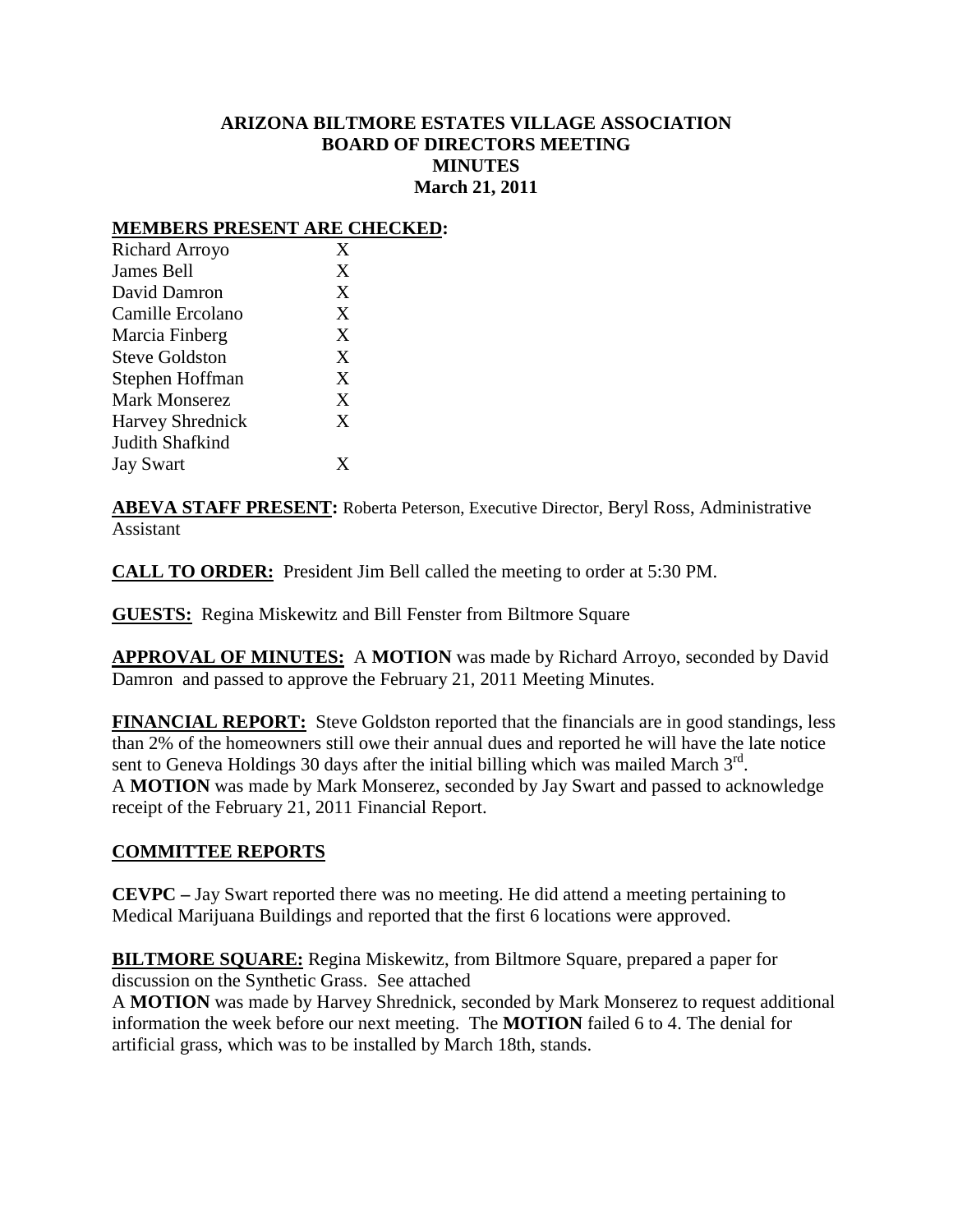# **BOARD DECISIONS/INFO**

**Lincoln Landscape –** The bougainvillea on the railing along Lincoln froze to the ground. Roberta reported that it would cost about \$875.00 to replant. Roberta suggested planting Passion Vines that would cover the railing much faster. A **MOTION** was made by Marcia Finberg, seconded by Jay Swart and passed to plant Passion Vines.

**Reserve Study –** A **MOTION** was made by Harvey Shrednick, seconded by Mark Monserez and passed to wave the Reserve study this year.

# **NEW BUSINESS**

Jim Bell stated that if Biltmore Square does not comply before our next meeting it will be put on the agenda in April.

**ADJOURMENT** – A **MOTION** was made by Mark Monserez to adjourn to Executive Session at 6:30 P.M.

**NEXT BOARD MEETING –** The next meeting of the Board of Directors will be held on Monday, April  $25<sup>th</sup>$ , rather than April  $18<sup>th</sup>$  due to Passover, at 5:30 P.M.in the ABEVA office.

Respectfully submitted,

Beryl Ross, Administrative Assistant

\_\_\_\_\_\_\_\_\_\_\_\_\_\_\_\_\_\_\_\_\_\_\_\_\_\_\_\_\_\_\_\_\_\_

\_\_\_\_\_\_\_\_\_\_\_\_\_\_\_\_\_\_\_\_\_\_\_\_\_\_\_\_\_\_\_\_\_\_

ABEVA Board Member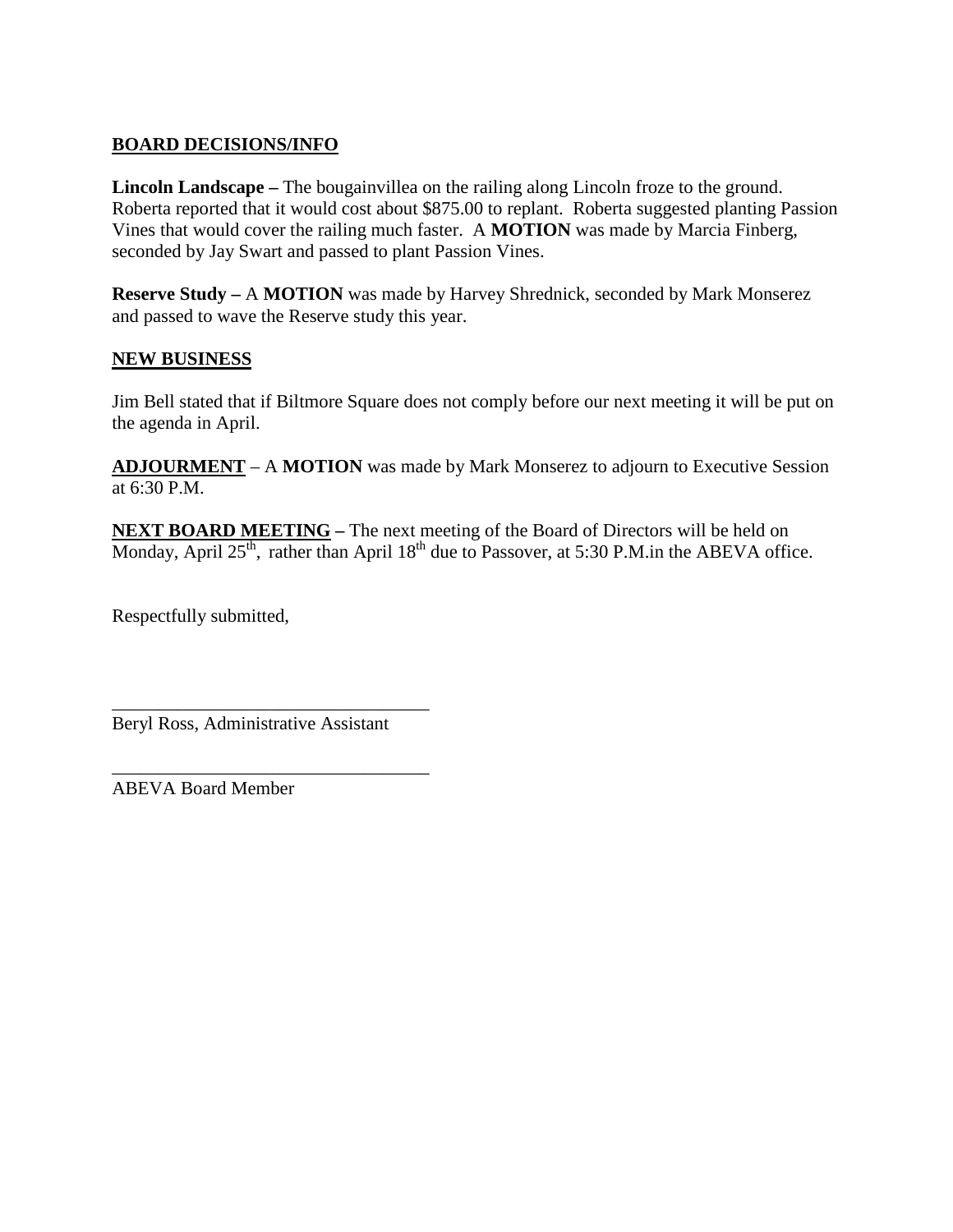## **Synthetic Grass at Biltmore Square**

This white paper discusses Synthetic Grass and Biltmore Square's desire to Install SYNFescue Platinum 351 in the area east of the Guard House between the wrought iron fence and street, 2<sup>10</sup> elevation.

#### **Background:**

Blitmore Square has recently submitted two 'Requests for Architecture Approval' to ABEVA for improvement to the area outside our community. Approval was garnered predicated on natural grass being planted in the lower area. We would like to request that further consideration be given to our request to employ artificial grass to this area.

## The 2011 State of Water in Phoenix:

Although 70% of the Earth's surface is made of water, < 1% of the water supply is fresh water for human consumption. In most communities across the USA, 50-70% of water consumption is used for outdoor Irrigation.

As everyone knows here in the Valley of the Sun, the cost of fresh water continues to rise. Over the last five years, the cost of water in Phoenix rose 40% with an average of a 9% increase alone in March 2010. On February 23, 2011, a 7% increase to be effective April 1, 2011 was approved by the Phoenix City Council. Furthermore, there are additional proposed increases for the next three years of 7% (2012,) 6.25% (2013) and 5.5% (2014.)

### Why We Love a Green Lawn?

There is something beautiful and comforting about niown grass. Whether you are throwing a ball, lying in the shade on a hot day or sitting outside on a warm night, a green lawn is a pleasure. Fresh cut grass smells so good tool Many of ushave come from areas with lots of green grass. However, lawns con be an environmental nightmare when you live in a dry, arid climate.

#### **History of Artificial Grass:**

Available since the 1960s, artificial grass has come a long way in terms of technological enhancements.

David Chaney moved to Raleigh, NC in 1960. He served as Dean of North Carolina State University College of Textiles. He headed the team of researchers at Research Triangle Park who created the first notable artificial turf. Sports illustrated declared Chaney as 'the man responsible for indoor major league baseball and millions of welcome mats, Prominence came in 1965 when Astro Turf was installed in the newly bullt Astrodome In Houston, Texas.

## Pros for Artificial Grass:

- Always looks good
	- Reduces carbon footprint
		- o Eliminates the need to water
		- $\circ$  Eliminates the use of harmful pesticides and fortilizers.
	- Eliminates the need to operate gas-powered lawn movers
		- $\alpha$  Less air pollution.
		- o Less noise pollution
- Eliminates the need to weed and seed
- Doesn't get muddy after a heavy rain storm
- Keeps crittors away such as bugs, snakes, rodents
- Natural Grass requires sun to grow, thus there tends to always be brown, patchy areas below trees.
- $\sim$ It allows yet another good use of recyclable materials thus avoiding adding more junk to our precious land-fills.

#### **Cons for Artificial Grass:**

- Gets hot
- Does not put oxygen back into the atmosphere
- **High initial costs**